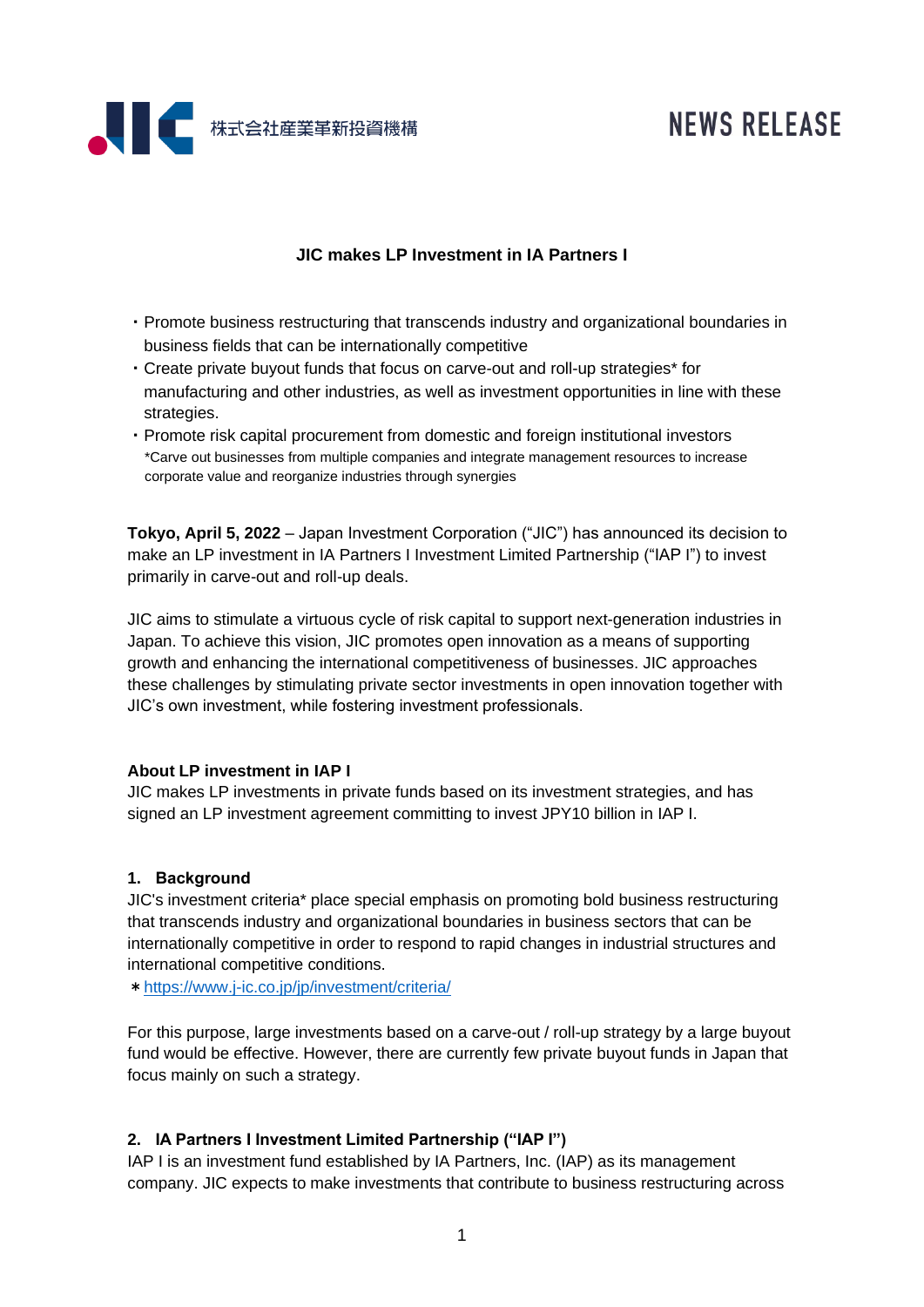industrial and organizational boundaries in areas that JIC has identified as business fields in which it can be internationally competitive. JIC expects IAP to grow into a private buyout fund capable of making large-scale investments that facilitate business restructuring that transcends industry and organizational boundaries through its LP investment in IAP I.

In addition, given the current lack of private buyout funds that focus on carve-out and roll-up strategies for manufacturing and other industries, JIC expects that the widespread recognition of this investment will lead to an increase in the number of private buyout funds with similar strategies and the creation of investment opportunities in line with these strategies.

Furthermore, to ensure that IAP is able to implement its investment strategy, JIC will help IAP increase its risk capital procurement from domestic and foreign institutional investors through its support for fund management as JIC expects to serve for stimulating private sector risk capital.

# Overview of IA Partners I Investment Limited Partnership ("IAP I")

| Name        | : IA Partners I Investment Limited Partnership |
|-------------|------------------------------------------------|
| Established | :March 2022:                                   |
| Duration    | $: 10$ years                                   |
| GP          | : IA Partners Limited Partnership              |

## Overview of management company

| Name        | : IA Partners Inc.                |
|-------------|-----------------------------------|
| Established | : 2021                            |
| Location    | : Minato-ku, Tokyo                |
|             | President & CEO: Hiroshi Murakami |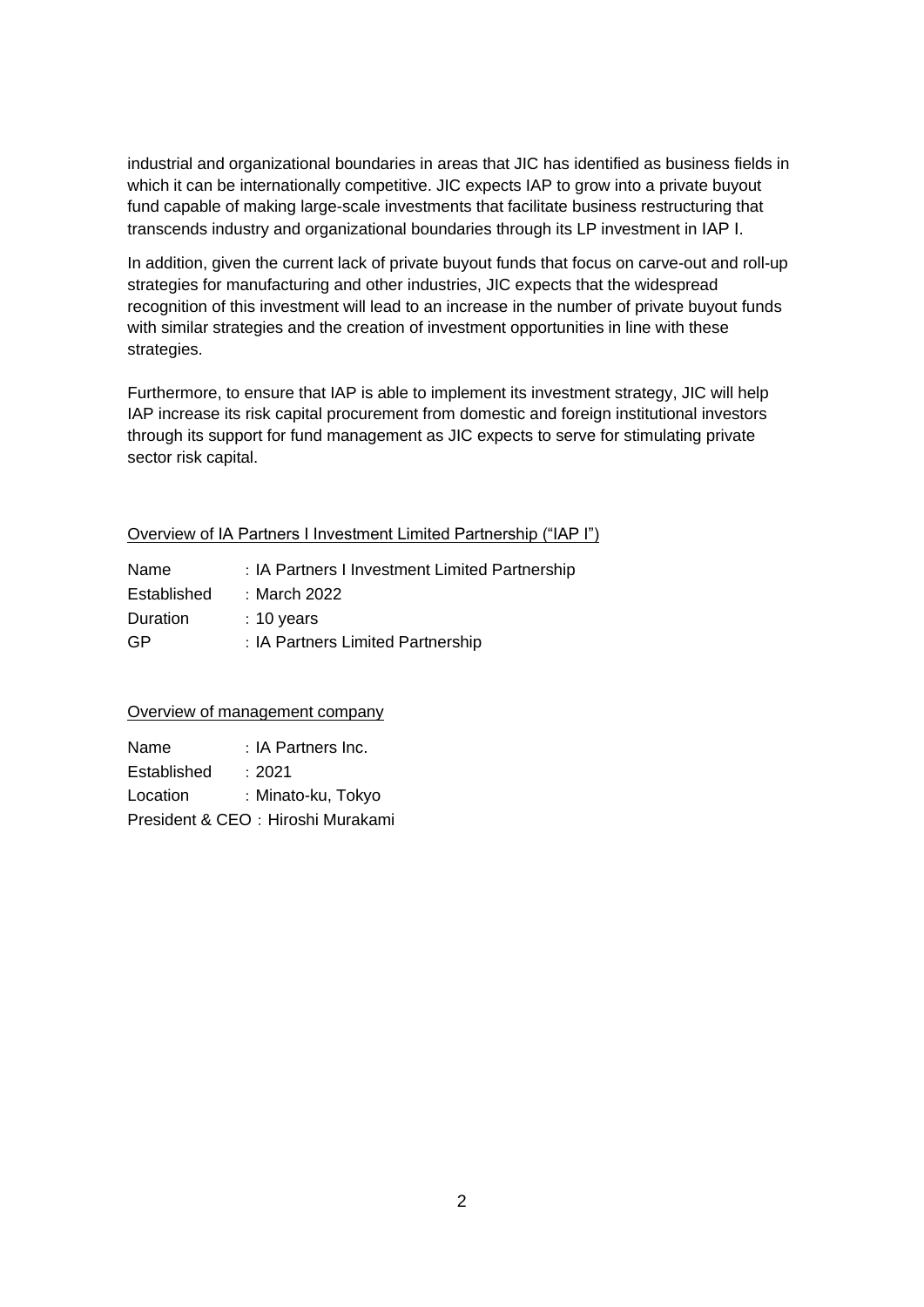(For reference) JIC's fund investment strategy

#### **JIC's Investment Strategy** 株式会社産業革新投資機構 JIC provides risk capital through fund investments to promote open innovation for accelerating growth and enhancing international competitiveness of businesses, based on JIC's corporate philosophy in consideration with its role for complementing the private sector finance. **Private investors JAPAN INVESTMENT CORPORATION Investment in funds** LP investment in private funds established by JIC group **Funds that meet JIC's investment** VENTURE<br>GROWTH<br>INVESTMENTS **perspectives** CAPITAL, LTD. Specific fields, 1. Contribute to the resolution of policy issues strategies  $\mathcal{D}$ Areas with insufficient private investment **JIC VGI JIC PE** 3. Investment evaluation (ability to execute investment uts. large gro strategies and expectations for results)  $\mathbb{R}^n$ Individual investments from the funds are made by decisions of the managers of each fund. Company Company Company Company Company In addition to the perspectives mentioned, the following will be comprehensively considered; subscription conditions, growth stage of the fund (manager), the role and portfolio of JIC (C) JIC. All Rights Reserved

### (For reference)

Objectives of JIC's LP investments

- 1. Stimulate the supply of risk capital to help companies grow and to enhance their competitiveness JIC intends to provide capital to areas that are essential from the perspective of strengthening industrial competitiveness but lack private investment capital (investment strategies, sectors, stages, regions, etc.) with the aim of stimulating private investment capital in the short term and medium-long term.
- 2. Create diverse investment teams, professionals, and strategies to support a virtuous cycle of risk capital 1) Investment teams

JIC promotes growth of the investee funds as a leader in the intermediary of risk capital provided by institutional investors (pension funds, foreign investors, etc.) towards the establishment of future funds. This will be achieved by expanding experience and track records among its fund investment team (management company) and by further improving its ability to respond to institutional investors.

#### 2) Investment professionals

With the cooperation of industry organizations such as JVCA, institutional investors, and investee managers, JIC supports the research and introduction of best practices of managers and the development of human resources serving as investment professionals.

3) Investment strategy